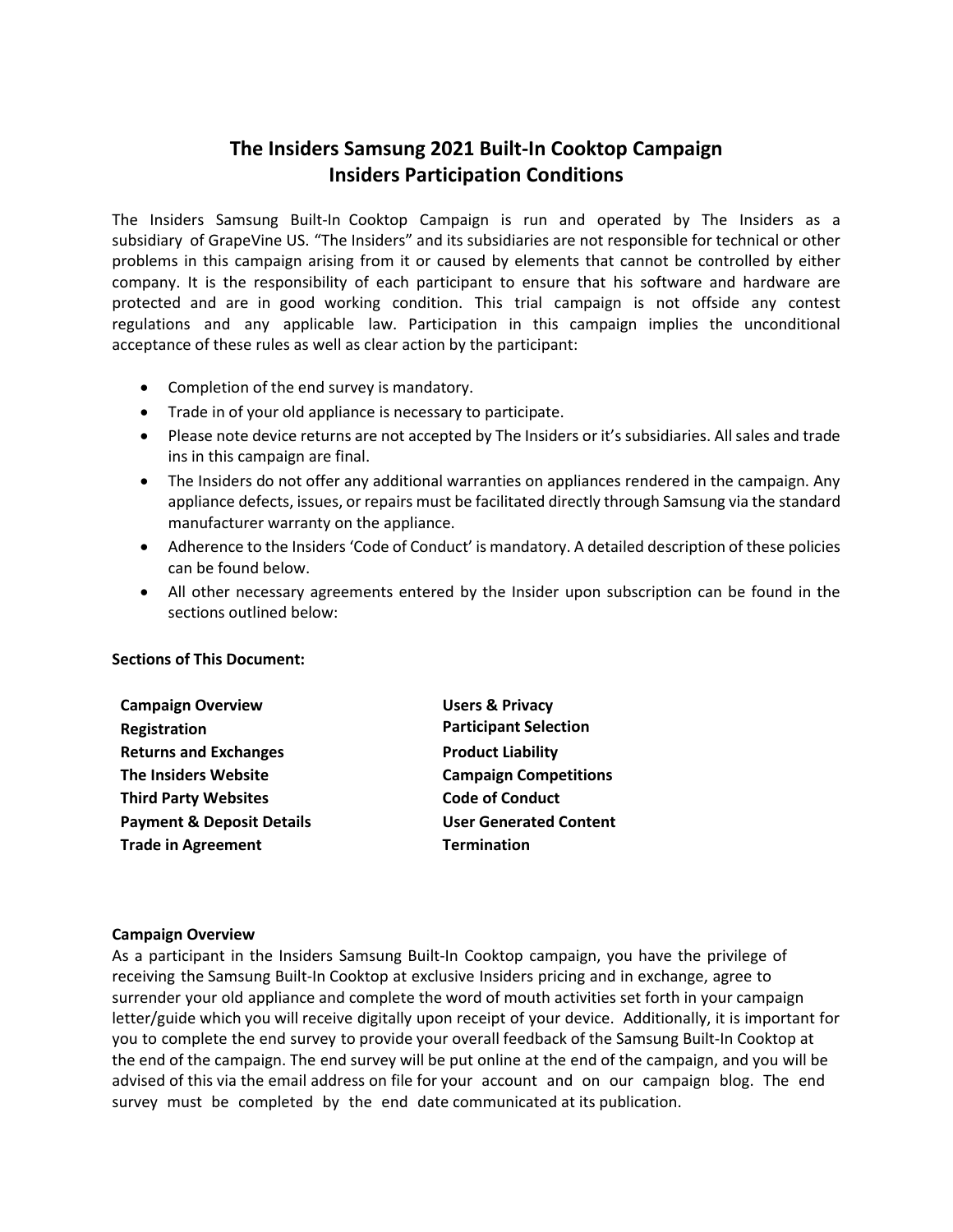#### **Registration**

You can apply to take part in this campaign by subscribing at www.theinsidersnet.com. Prospective applicants must complete the campaign entry survey questions truthfully and in full during the subscription phase to be eligible for consideration. Please note we rely on third party companies for deliveries and installation and cannot guarantee specific delivery timeframes at the point of payment. Some or all products listed are newly released or not yet released models and may be subject to a waiting period after payment. Waiting periods can often exceed a month in cases in which unreleased products are still being manufactured.

#### **The Insiders Website**

GrapeVine US, operating as The Insiders, and its subsidiaries cannot be held liable for direct, indirect or incidental damage resulting from use of the website or information obtained via the website. The website, as well as the content of its texts, images, graphics, sound files, animations, video recordings, data organization and databases which may have been included (i.e. the information) remain the intellectual property of The Insiders. The information is protected under the Act of 30 June 1994 covering its copyright and related rights, and by the entirety of the regulations applicable to intellectual property. You have the right to consult the information on the website for private and personal use and/or to download it. Any other use, including but not limited to the reproduction, dissemination, making available to the public and/or re-use in any form, in whole or in part, temporarily or permanently, of the site or the details of The Insiders is strictly forbidden without the prior written permission of The Insiders.

#### **Third party websites**

Our company's websites include links to other external websites including but not limited to Facebook, Twitter, YouTube, the websites of our clients, merchants and/or external retailer websites, all of which we do not garner control over. The Insiders and its subsidiaries are not responsible for the content on these websites and therefore cannot be held liable for any loss or damages incurred from accessing them. It is the responsibility of our members to reference the terms and conditions policies of any external website they access from our site.

## **Payment & Deposit Details**

Please note that upon subscribing to this campaign, no deposit is required. Once the subscription period is closed, a **preselection** of campaign participants will be made. If preselected, you'll receive an **e-mail with payment information** on how to secure your spot. Failure to comply in the timeframe allotted may void your selection in the campaign. Please note all Insiders Samsung Built-In Cooktop sales are final and returns will not be accepted at the close of the campaign.

#### **Trade in Agreement**

Please note recipients must be present for shipment and delivery of the Samsung Built-In Cooktop and delivery will take place on a preschedule date per the discretion of the participant. A trade in of your existing device is necessary in order to participate. Upon delivery, your old device(s) will be hauled away, and new appliance(s) installed. The shipper will contact the participate via phone to schedule a time for delivery, please be sure that your address and phone number are updated and accurate on your Insiders account.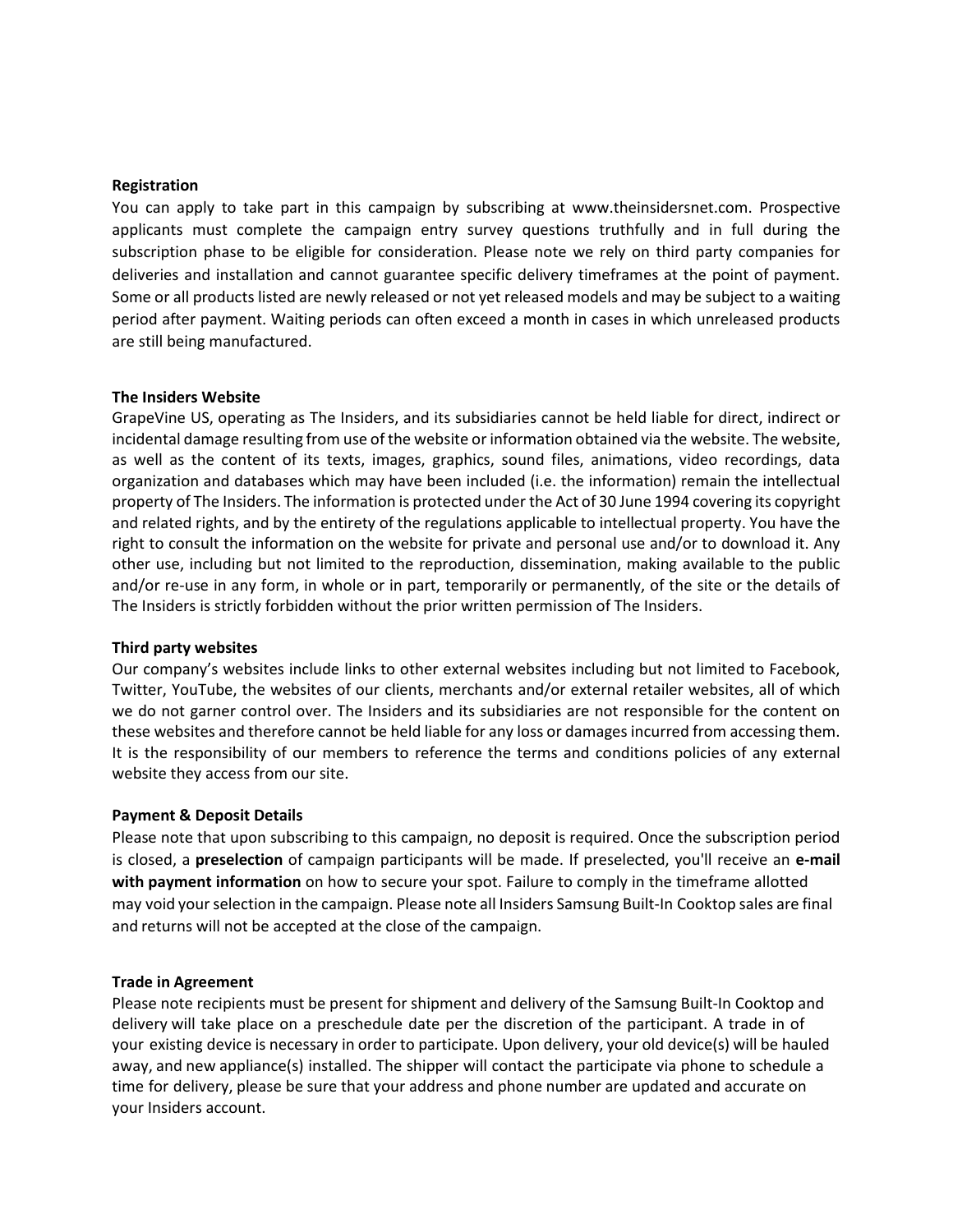## **Users & Privacy**

All details will be treated with the utmost confidentiality. Personal information about participants will only be passed to third parties with explicit permission from the participant[. See our full Users & Privacy policy](http://www.theinsidersnet.com/info/privacy/11/)  [here.](http://www.theinsidersnet.com/info/privacy/11/)

# **Participant Selection**

Participants will be selected for this campaign based on specific criteria set by our client. The selection will be made by The Insiders, and is binding and final. Failure to be selected will have no bearing on any subsequent applications or participation in other campaigns. This manner of selection is necessary as the number of candidates is often far higher than the number of available places.

## **Product Warranty and Liability**

The Insiders do not offer any additional warranties on appliances rendered in the campaign. Any appliance defects, issues, or repairs must be facilitated directly through Samsung via the standard manufacturer warranty on the appliance. Our Company is in no way liable for immediate or consequential damage as a result of use - or ineffectuality of use - of products. As an intermediate party between our consumers and our clients, we are not liable for the tested products themselves, in terms of experience, defects, guarantee or any other direct or indirect damage, as this remains under the responsibility and liability of the manufacturer directly, as are all necessary technical, chemical, medical, pharmaceutical or other tests / investigations, analyses, or product recalls of the test product that have been carried out. Our company is not liable towards participating members in any way related to the product usage and members will not assert any claims to our Company, affiliated companies or employees. Members are responsible themselves to read carefully all provided information by the manufacturer and to use the product correctly and at own risk. Our company is also not liable for loss, damage or inability to deliver promised goods. Our company reserves the right to withdraw products at any time or change campaign conditions to participate.

# **Campaign Competitions**

The Insiders may choose at their discretion to run competitions for the campaign participants from time to time during the period of the campaign. The criteria on which competitions are set-up, participants are selected and awarded, competitions judged and winners are chosen are wholly at the discretion of The Insiders, and they have no obligation to share or explain details of the criteria used.

## **Code of Conduct**

Participation as a member in the Community is subject to the following Code of Conduct, in both offline conversations and online postings when participating in advocacy and influencer campaigns:

- **Be Honest:** Word of mouth only works if it is honest. You are free to express your own opinion about a product, positive or negative, but please be civil in doing so  $\textcircled{\small{?}}$
- **Provide us with feedback:** You are our eyes and ears! Stay in touch and send us feedback about your experiences and others' opinions.
- **Be Active:** This means sending feedback regularly, following guidelines and engaging in campaign activities. We put a lot of effort in generating great campaigns for you, which is why being active is crucial. additionally, this will increase your chances of future campaign participation, whereas no or limited activity will result in removal temporarily or fully from our community.